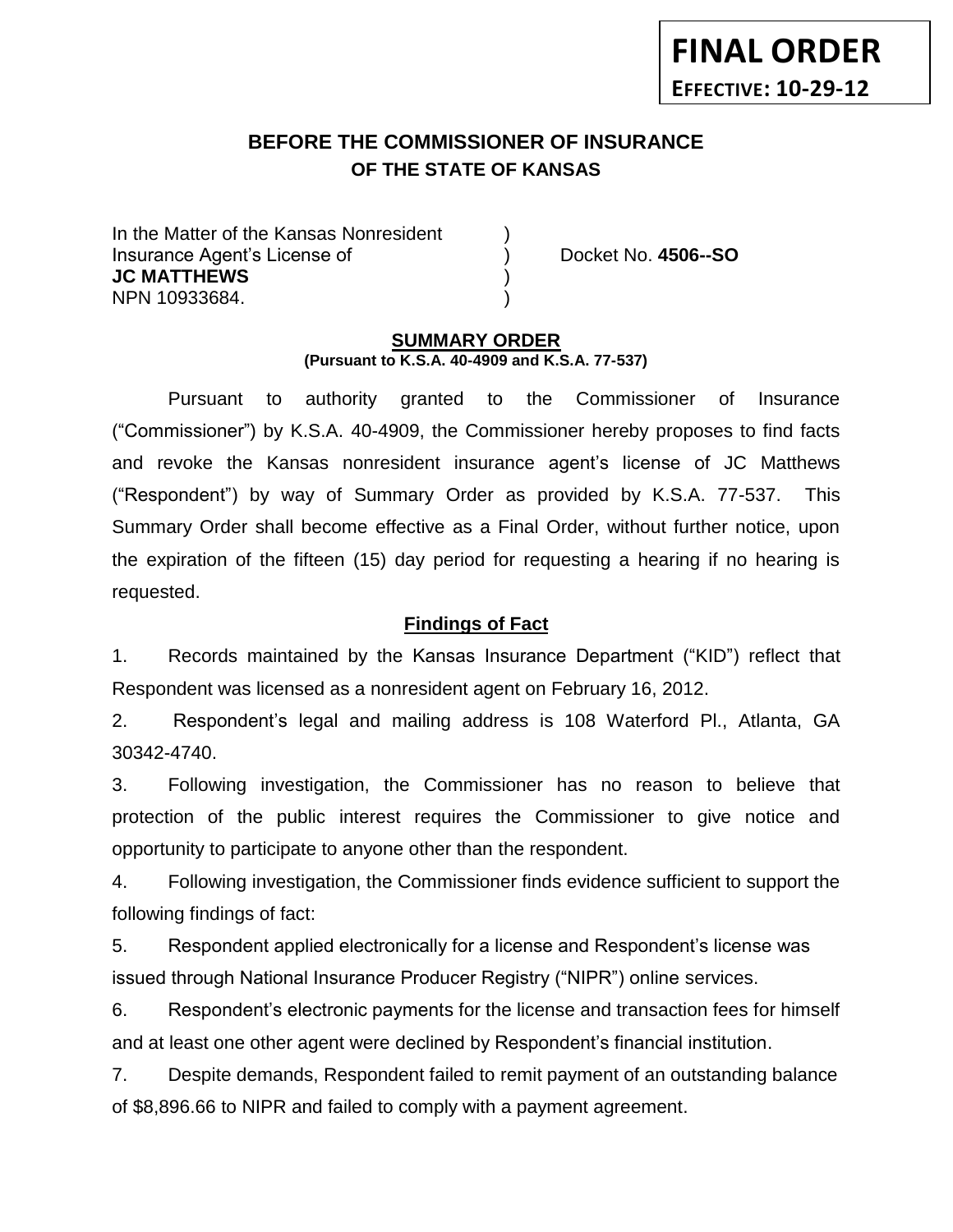8. Respondent's check in the amount of \$3000.00, due under the payment agreement on August 15, 2012, was received by NIPR on August 22, 2012.

9. That check was returned for insufficient funds in the account.

10. By letter dated September 17, 2012, and addressed to Respondent at his address of record, counsel for KID invited Respondent to reply if he disputed the foregoing statements.

11. To date, Respondent has not replied and the letter has not been returned; thus, the facts are deemed undisputed.

## **Applicable Law**

12. K.S.A. 2011 Supp. 40-4909(a) provides, in relevant part:

"The commissioner may deny, suspend, revoke or refuse renewal of any license issued under this act if the commissioner finds that the applicant or license holder has: . . .

(8) Used any fraudulent, coercive, or dishonest practice, or demonstrated any incompetence, untrustworthiness or financial irresponsibility in the conduct of business in this state or elsewhere." K.S.A. 2011 Supp. 40- 4909(a).

13. The Commissioner may revoke any license issued under the Insurance Agents Licensing Act if the Commissioner finds that the interests of the insurer or the insurable interests of the public are not properly served under such license. K.S.A. 2011 Supp. 40-4909(b).

# **Conclusions of Law**

14. The Commissioner has jurisdiction over Respondent as well as the subject matter of this proceeding, and such proceeding is held in the public interest.

15. The Commissioner finds that Respondent's license may be revoked pursuant to K.S.A. 40-4909(a)(8) because Respondent has demonstrated financial irresponsibility in business by allowing multiple electronic transfers without sufficient funds in his account by failing over a prolonged period of time to cover the returned items, and making the sole payment made under the repayment agreement late and without sufficient funds in his account to pay the check.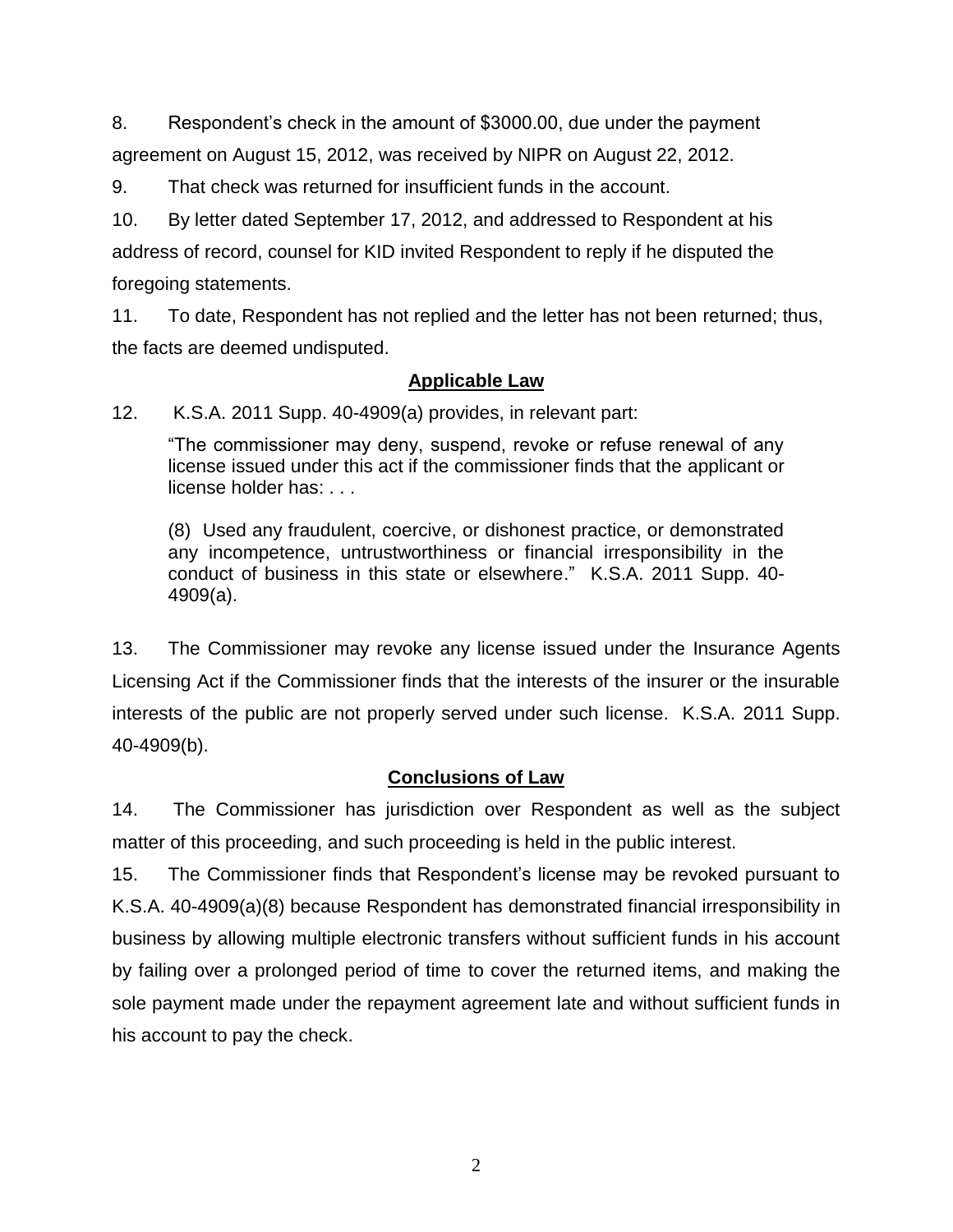16. Based on the foregoing findings, the Commissioner concludes that sufficient grounds exist for the revocation of Respondent's insurance agent's license pursuant to K.S.A. 40-4909(a).

17. The Commissioner further concludes Respondent's license may be revoked pursuant to K.S.A. 40-4909(b) because such license is not properly serving the interests of the insurer and the insurable interests of the public.

18. Based on the facts and circumstances set forth herein, it appears that the use of summary proceedings in this matter is appropriate, in accordance with the provisions set forth in K.S.A. 77-537(a), in that the use of summary proceedings does not violate any provision of the law, the protection of the public interest does not require the KID to give notice and opportunity to participate to persons other than Respondent, and after investigation, KID believes in good faith that the allegations will be supported to the applicable standard of proof.

#### **Policy to be Served**

19. Before issuing an insurance agent license, the Commissioner must determine that the applicant is qualified and has not committed any act that would be grounds for denial, suspension, or revocation. K.S.A. 40-4905(b). Further, the Commissioner may revoke any license issued under the Insurance Agents Licensing Act if the Commissioner finds that the interests of the insurer or the insurable interests of the public are not properly served under the license. The following action is necessary and appropriate to promote the security and integrity of the insurance business and protect insurance consumers by licensing, or continuing to license, persons or entities to sell, solicit, or negotiate insurance in the State of Kansas only if their conduct indicates they are both qualified and trustworthy.

**IT IS THEREFORE ORDERED BY THE COMMISSIONER OF INSURANCE THAT** the Kansas nonresident insurance agent's license of **JC MATTHEWS** is hereby **REVOKED. It is further ordered,** that **JC MATTHEWS** shall **CEASE and DESIST** from the sale, solicitation, or negotiation of insurance, doing any act toward the sale, solicitation, or negotiation of insurance, and/or receiving compensation deriving from the sale, solicitation, or negotiation of insurance in Kansas or on Kansas risks through business conducted on and after the effective date of this order.

3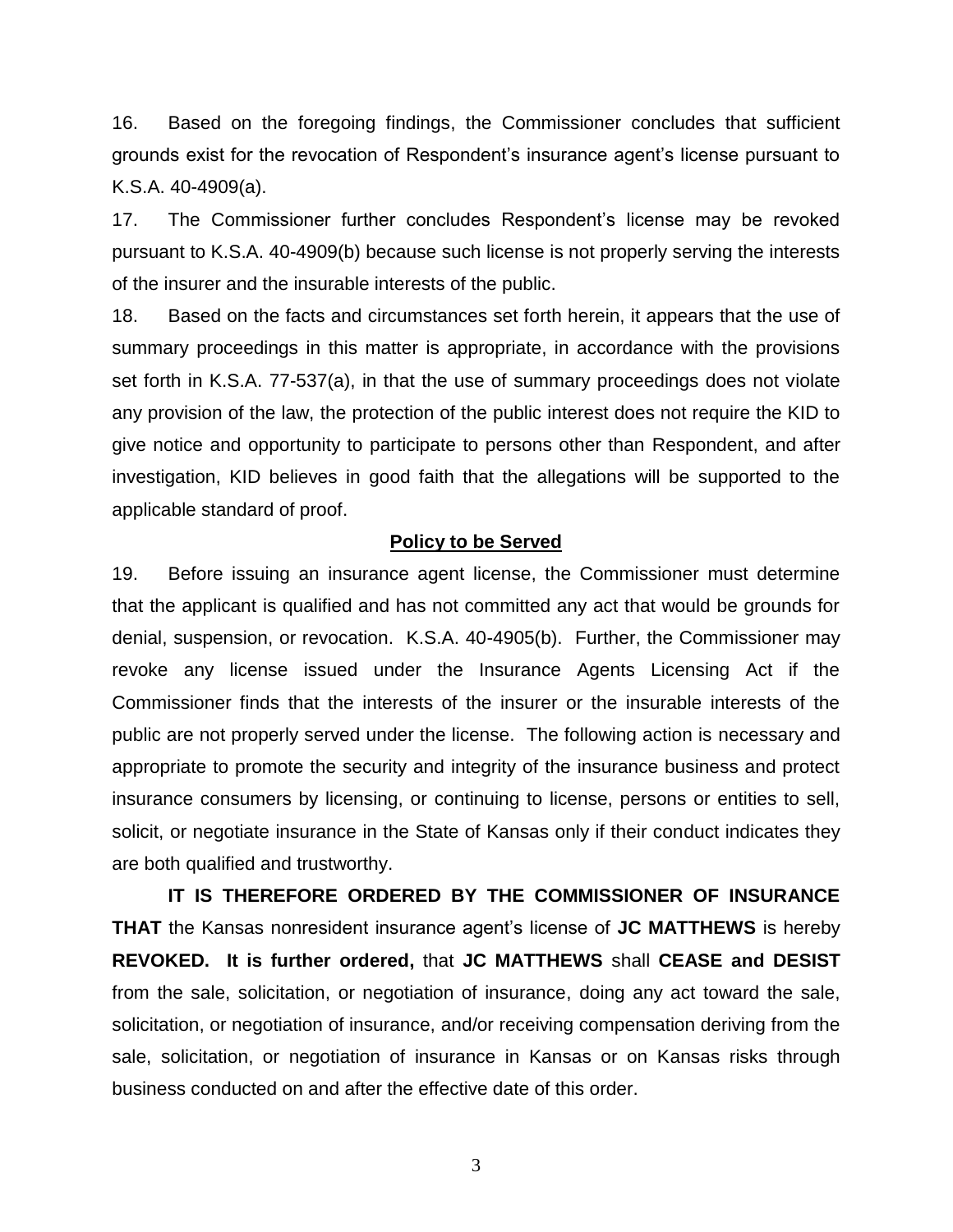**It is further ordered**, pursuant to KSA 77-415(b)(2)(A), that this order is designated by KID as precedent.

**IT IS SO ORDERED THIS \_\_9th\_\_ DAY OF OCTOBER 2012, IN THE CITY OF TOPEKA, COUNTY OF SHAWNEE, STATE OF KANSAS.**



\_/s/ Sandy Praeger\_\_\_\_\_\_\_\_\_\_\_\_\_\_\_\_ Sandy Praeger Commissioner of Insurance

BY:

/s/ Zachary J.C. Anshutz Zachary J.C. Anshutz General Counsel

## **NOTICE OF RIGHTS TO HEARING AND REVIEW**

**Within fifteen (15) days of the date of service of this Summary Order, Respondent** may submit a written request for a hearing pursuant to K.S.A. 77-537 and K.S.A. 77-542. Any request for a hearing should be addressed to the following:

Zachary J.C. Anshutz, General Counsel Kansas Insurance Department 420 S.W. 9<sup>th</sup> Street Topeka, Kansas 66612

If a hearing is requested, the Kansas Insurance Department will serve notice of the time and place of the hearing and information on procedures, right of representation, and other rights of parties relating to the conduct of the hearing.

**If a hearing is not requested in the time and manner stated above, this Summary Order shall become effective as a Final Order upon the expiration of time for requesting a hearing.** In the event Respondent files a Petition for Judicial Review, pursuant to K.S.A. 77-613(e), the agency officer to be served on behalf of the Kansas Insurance Department is

Zachary J.C. Anshutz, General Counsel Kansas Insurance Department 420 S.W.  $9<sup>th</sup>$  Street Topeka, Kansas 66612